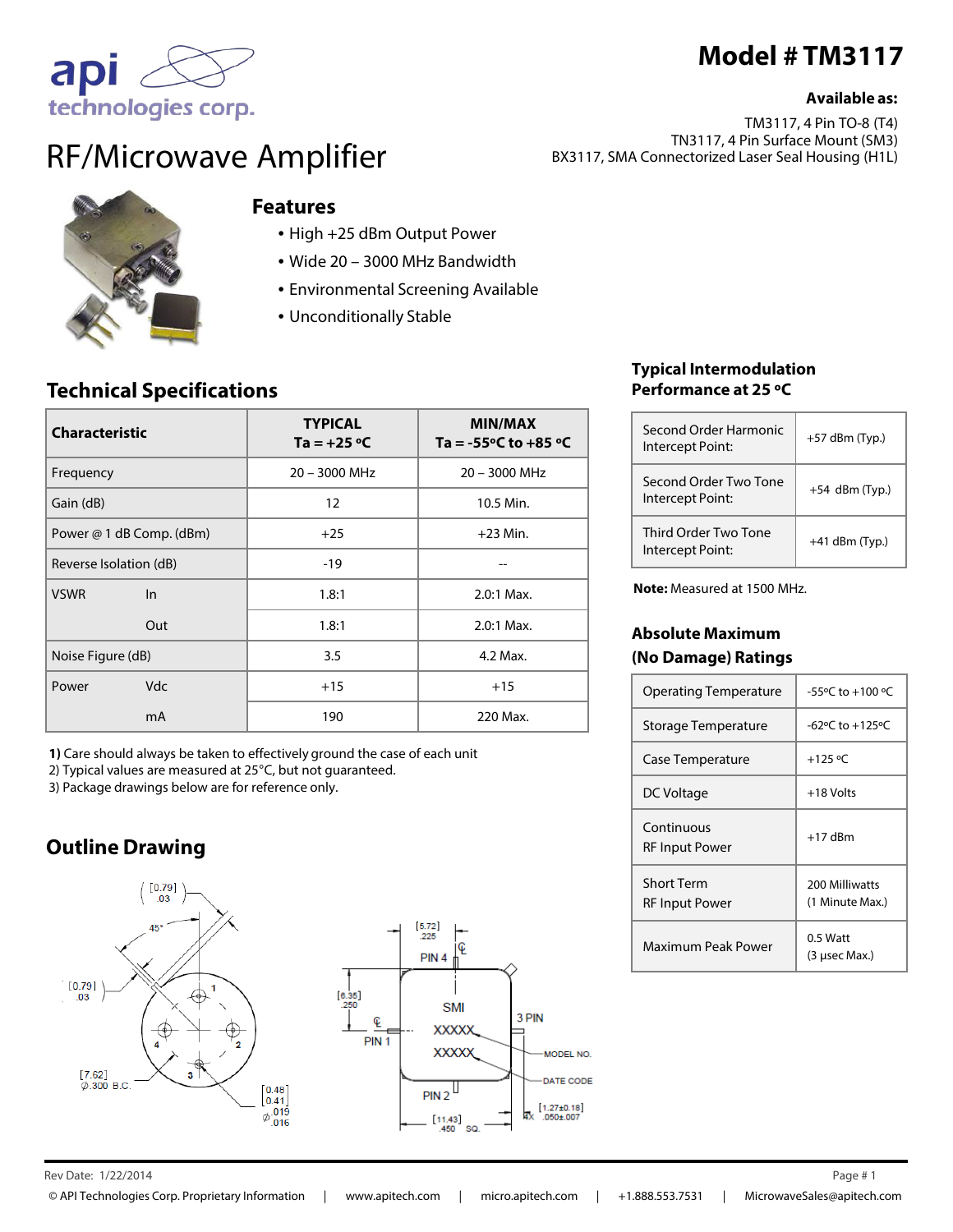# **Model # TM3117**

## **Typical Performance Graphs**



## **Noise Figure (dB)**





#### **Reverse Isolation (dB)**







Rev Date: 6/24/2014 Page # 2